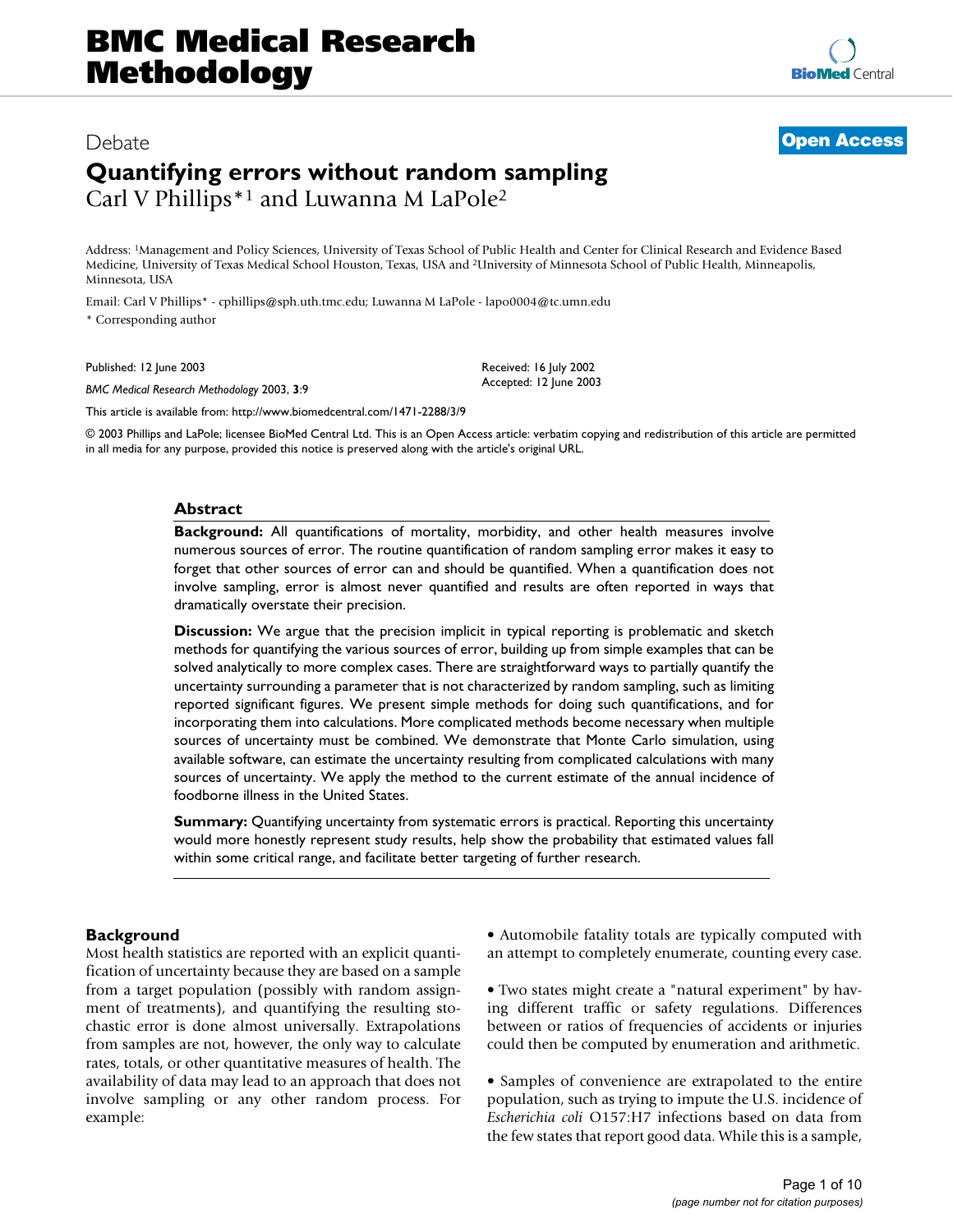the error comes not from random sampling error (which would be quite small) but the other sources identified below.

• To estimate the rate of a disease in a community, we frequently reverse this process and interpolate from a national average.

• Trends may be inferred from data that is believed to be related to the measure of interest, but in unknown ways, such as tracking the effect of economic changes on mental health by tracking the number of calls to hotlines.

Observational studies and randomized trials almost always quantify error due to random sampling and allocation. The realization, which was close to universal as long as four decades ago, that health research results need to include such quantification has helped reduce the frequency of conclusions based on inadequate sample sizes. However, the ease of quantifying that single source of error has distracted researchers from the many other, often larger, errors in any estimated quantity. Quantification of the one source of error implies that this represents all uncertainty. This implication grossly overstates precision by ignoring uncorrected confounding, selection biases, measurement errors, and specification of functional relationships.[1–4] This is especially clear when a calculation does not involve sampling and, lacking the one source of error that we commonly quantify, the numbers are reported as point estimates with no acknowledgment of uncertainty at all. A complete lack of error quantification implies the even more misleading claim that the result is perfect. While some readers recognize the inevitable uncertainty and guess at its magnitude, most do not.

Two highly publicized recent examples illustrate this. The death counts from the September 11 attacks on New York were updated hourly, and reported to four significant figures (the exact count). But the reports from the first few weeks turned out to be high by a factor of two, making it quite clear that even the apparently precise counting of fatalities from a single event can only be estimated within a range of error. The vote count in Florida in the 2000 U.S. presidential election involved complete enumeration. People were shocked that there was so much uncertainty – due to measurement and recording errors, among other things – in what they imagined to be a flawless mechanistic process. Few people understood that the results from the various counts represented a statistical tie, and that choosing which vote count was the "right" one was a matter of legalistic detail rather than scientific truth. (Note that this considers only the votes as counted. The illegal disenfranchisement of tens of thousands of eligible voters – who would have almost certainly broken the tie –

reminds us that uncorrected systematic bias can have much larger magnitude than the measured result.[5])

# **Analysis and discussion**

Recently, methods have been developed to quantify the combination of various random and systematic errors in epidemiologic studies.[1–4,6–8] Simpler versions of these methods can be used to quantify errors in estimates that do not involve sampling. The following analysis demonstrates how this can be done (and by implication, why it should be done), for an increasingly complicated set of examples.

*A simple method for quantifying errors in simple statistics* A quick and easy way to avoid overstating precision is appropriate rounding, as taught to high school science students (and largely ignored in health science reports, though a brief exposition of the point can be found in a recent epidemiology textbook [[9], p.51]). This method is rough (and thus not perfectly well-defined), but it is a fairly effective shorthand: do not report significant digits (i.e., digits other than place-holder zeros) beyond the level of precision of your estimate. If your point estimate for some value is 2.3456, but you think it is fairly likely that the true value is lower or higher by as much as 5%, only report 2.3. This can be interpreted as roughly, "we are pretty sure the result is between 2.25 and 2.35, but cannot be much more precise." Similarly, if your estimate is 87,654 but you know the measurement is only precise to plus-or-minus five thousand, report 90,000.

The limits of this method are clear when you consider what to report in the first example if you want to reflect confidence of plus-or-minus 15%. Reporting 2.3 implies a bit too much precision, but reporting 2 implies too little. It usually makes sense to imply a bit too much precision rather than too little (thus providing more information about the point estimate), but we should stop at the minimum level of over-precision possible (2.3 in this case) and not imply more precision still (e.g., by reporting 2.35).

Annual U.S. automobile accident fatalities are reported to five figures (e.g., 41,611 for 1999 [10]), but when presenting this result for most purposes, it is better to report 42,000, roughly estimating the limitations of measurement (e.g., some deaths should be counted as suicides or were fatal cardiovascular events before the crash) and record keeping (e.g., cases inadvertently recorded and reported by two different jurisdictions).

Notwithstanding the lack of a perfect rule, it should be clear when a result is presented with far too much precision, as is often the case. One of the most influential epidemiologic publications of recent years, Kernan et al.'s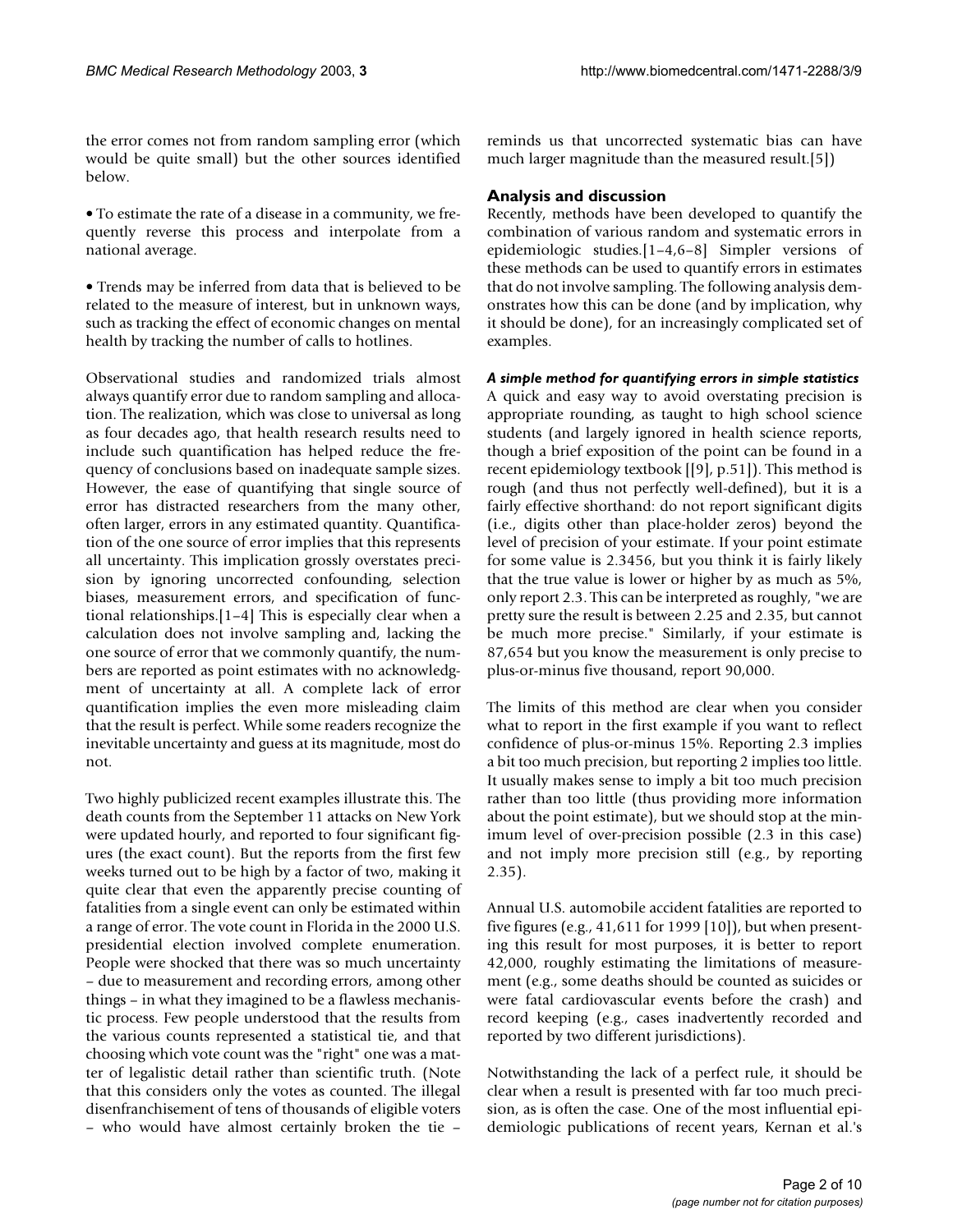[11] study of phenylpropanolamine and stroke (that resulted in that popular decongestant and diet aid being removed from the U.S. market) reported one odds ratio of 15.92, even though one of the cell counts generating that ratio (exposed noncases) was exactly 1, and thus it could only be precise to about 1 part in 2, not 1 in 1000. (Consider that if the cell count differed by the minimum possible, 1, the odds ratio would either be cut in half or increased to infinity.) It is difficult to assess exactly what impact this misleading claim of precision had on policy makers and other readers, but we might suspect that it contributed to the unwarranted confidence in the study's findings.

If a more formal quantification of uncertainty is reported – such as reporting "2.35 plus-or-minus 0.12" for the above example – then the significant digits are no longer the only reporting of uncertainty, and are not so important. Nevertheless, if 2.3456 appears in a paper, there is a risk that it will be repeated out of context in all its implicit precision, without the +/-.12 clarification.

It should be noted that rounding to an appropriate number of significant digits (or any other method in this paper) does not *create* any imprecision; the imprecision exists even if we do not accurately report it.

# *Improved quantification of errors in simple statistics*

Eliminating implicit over-precision is an important step, but ultimately our goal should be to report our estimates as realistic ranges of true values by quantifying the sources of error. The simplest case is when all but one of the sources of uncertainty are *inconsequential.* (A source of uncertainty is considered inconsequential when it is enough smaller than other sources of uncertainty that it can be ignored. The implications of this should become clear as the concept is employed.) In such cases, a probability distribution for the one consequential uncertainty can be reported and used in any calculation in place of the point estimate.

The probability distribution for values of a quantitative measure can be estimated from validation studies, ranges of values observed across studies, or the best expert judgment of the researchers. Any of these are likely to be better than failing to quantify uncertainty, in effect saying "we are not really sure whether the uncertainty is small or large, so let's just call it zero." If we cannot even roughly estimate how big the errors might be, then we are reporting a result that may not even remotely reflect the true value. If we believe we are more certain than that, we should be able to at least roughly quantify how certain we are.[1,3] We may not be able to estimate the distribution precisely, but even by estimating it roughly we can avoid unwarranted claims about the precision of the point estimate.

We propose that when statistics are reported, researchers should estimate uncertainties in the inputs used to generate the statistics, calculate the combined results of those uncertainties to arrive at the uncertainty of the final result, and determine how to accurately and parsimoniously report that uncertainty. The present discussion sketches a method for the second of these steps and touches on the third. The details of the methods for the first step, such as validation studies, are beyond the present scope.

# *Example*

A report presented to the public and policy makers states that 2.76 percent of the people in a community have been diagnosed with a certain disease during a one-year period, based on active monitoring that identified 8650 people diagnosed out of a community of 312,962. Because the study method was a complete enumeration, there is no random process, and thus no frequentist error statistics. The resulting lack of a confidence interval means that no statement of error accompanied the result. It is certain, however, that there is still error. In particular, the researchers believe that 8650 is an undercount of as much as 20%, due to the likely inability of the monitoring system to detect all cases.

The total population of the community is also uncertain, but this is inconsequential (by the above definition). If reporting the figure in a final report, it would probably be appropriate to report 313,000 rather than the six figures, but this uncertainty is dwarfed by that of the numerator (on the order of 1 part in 100 or even 1 in 1000, compared to 1 in 10 for the numerator), and so can be ignored in the calculation. Even setting aside the downward bias, the precision implied by 2.76 percent – that we are fairly confident that we know the true value to about 1 part in 100 – is unwarranted.

After further contemplation and examination of validation data, the researchers decide that their best estimate is that the raw estimate is low by between 0 and 20 percent of the estimated value, uniformly distributed. The process by which they came to this conclusion – possibly involving a series of calculations based on the quality of monitoring, test sensitivity, etc. – is beyond the present scope. One might dispute the implicit claim that there is no chance of false positives, but it should be remembered that uncertainty distributions are never going to be perfect or beyond criticism. The researchers are simply of the opinion that the number of false positives will, with extremely high probability, be exceeded by the undercount.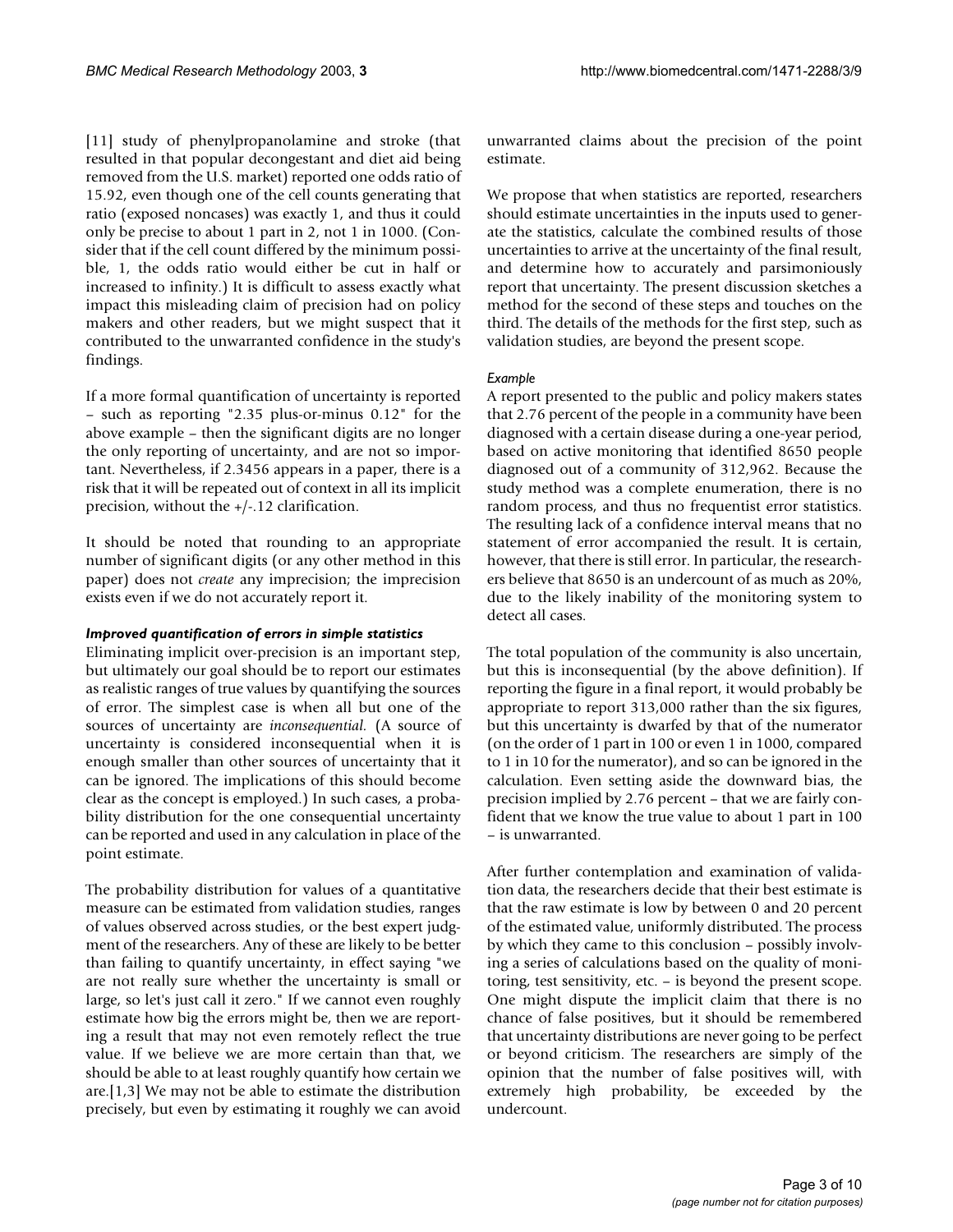(Rather than bundling these two sources of error into a single distribution, using intuition that may or may not be right, the researchers might have been better off reading ahead and using one of the methods for combining multiple sources of uncertainty. Had they done so, they might well have concluded that the misclassification error was indeed dwarfed by the under-reporting, and returned to a single quantification.)

The result of the researchers' uncertainty distribution is a uniform distribution for the annual disease incidence over the range [2.76%,3.32%]. How should this be reported? One option is to report 3%, which, conveniently, is the rounded result for the entire range. It accurately implies that our precision (with a known error of up to 10% on either side of the mean) warrants only about one significant figure. To provide more precision, the certainty interval containing 50% or 90% of the probability mass could be reported. (Again, without implying too much precision for the boundaries. An uncertainty distribution should itself not be stated in an overly-precise manner.) It is usually not a good idea to report the extremes and imply that the corrected value certainly falls between them. Extreme values can be misleading to the reader. They are also very sensitive to the exact input distributions used, such as in the current example, where the input distributions with zero probability beyond some range are good estimates for most of the probability mass, but they exclude extreme values that the researchers do not actually believe have zero probability.

# *The choice and nature of subjective uncertainty distributions*

A detailed assessment of what needs to be considered in developing uncertainty distributions for inputs in this kind of analysis is beyond the present scope, but it is worth making a few comments to provide perspective and help researchers get started. The uniform distribution in the preceding example provides the easiest teaching example, but is probably not realistic. Even interpreting it as an approximation, it is unlikely that someone believes some range of values are approximately equally likely, but a value slightly outside that range is (approximately) impossible.

Typically, we have a point estimate and think the true value of the parameter is likely near it and the probability drops off as we deviate in either direction. This describes various distributions, including the normal, logistic, triangular (where the probability density is unimodal, dropping off linearly to zero in each direction, forming a triangular density function), and others. The choice among distribution shapes can be made largely based on whether the researcher wants to allow values to trail off to infinity or not and whether the distribution is symmetrical. A triangular distribution, while seldom appearing in nature, might effectively approximate someone's beliefs, and has the advantage for pedagogic purposes of allowing calculations using polynomial algebra. Normal and logistic distributions are easy to work with using numerical methods.

It turns out that the choice of the exact shape of the distribution, after the rough magnitude of uncertainty has been determined, is relatively unimportant. Estimates like those presented here are fairly stable across unimodal distribution shapes, as long as the probability mass is substantially overlapping. (I.e., if two distributions have a very similar range for the middle 50% of their probability mass and also for the middle 90%, they will have very similar implications in these uncertainty calculations.) It should be remembered that the purpose of these methods is to better represent uncertainty, and that goal is not well served by claiming too much precision about the details of the inputs and calculations.

The question of whether an input distribution corresponds to something found in nature brings up a complicated philosophy-of-statistics question: What exactly are these probabilities? To give an abbreviated answer, they are subjective probabilities that take into consideration all of the researcher's knowledge, except the point estimate for the parameter of interest they have calculated (in the above example that would be the annual disease incidence) and any prior beliefs about what the true value of that parameter is. The subjectivity of this probability should not be seen as surprising or regarded as a limitation. All of scientific inquiry, from hypothesis generation to study design to drawing conclusions, is a highly subjective and sociologic process. Furthermore, the alternative to specifying such a distribution is to produce calculations based on the assumption that there is zero uncertainty, which is either a subjective belief itself or (more likely) is strongly believed to be wrong.

The restriction that prior beliefs about the true value should be excluded from the researchers' generation of the input probabilities is a subtlety that relates to how we can interpret the results and how the resulting uncertainty would relate to random error if it were included in the calculations. While it is not necessary to delve deeply into Bayesian analysis to do the simple calculations proposed in this paper (or to generally revise our thinking about how certain most results are), a formal interpretation of the quantified uncertainty of a result is that it is a Bayesian posterior distribution based on a prior distribution (i.e., belief about the distribution before the research in question) that assigns equal likelihood to all values in the relevant range. To understand the importance of the prior distribution, consider the possibility that one of the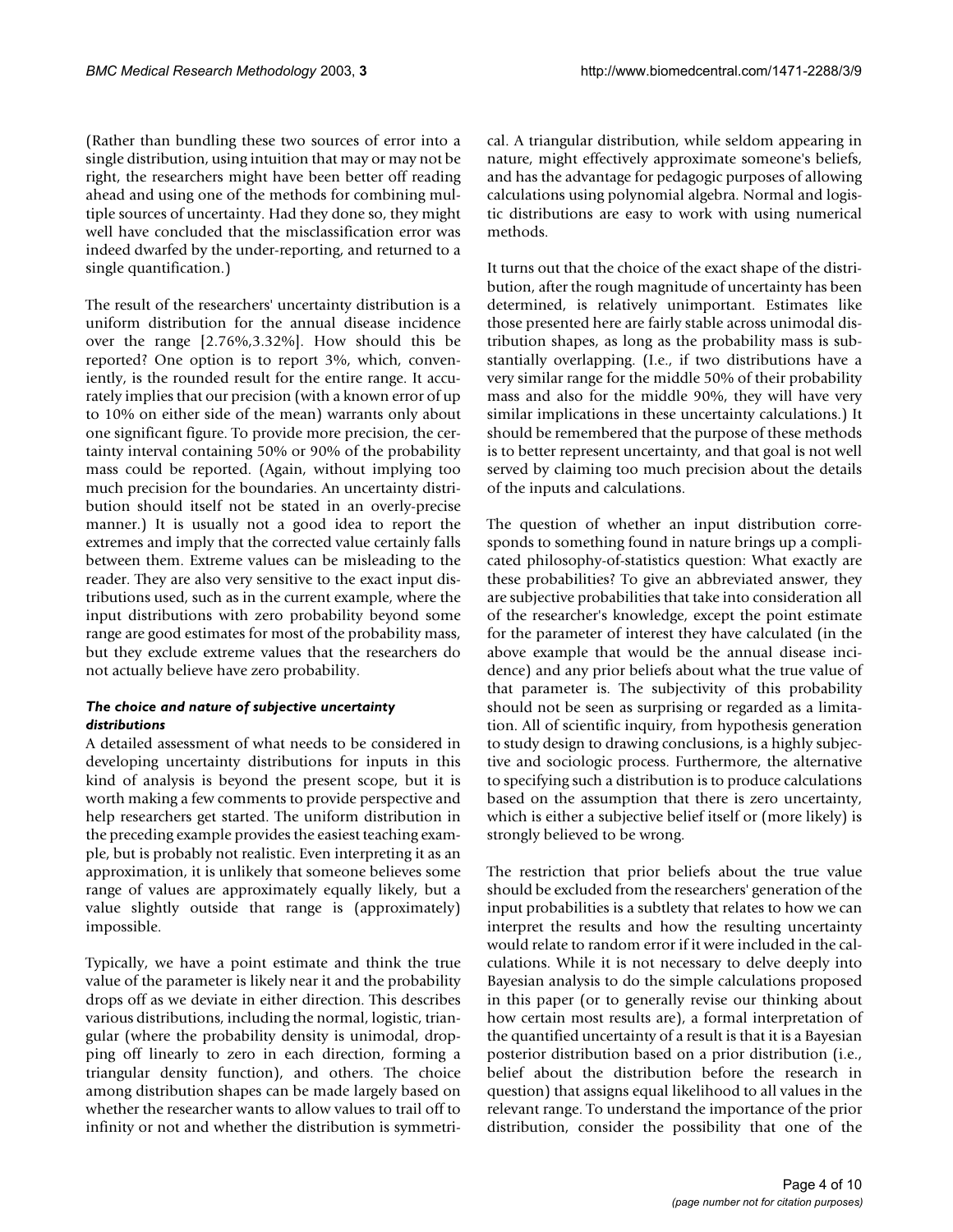researchers in the previous example was very confident that the actual incidence of the disease was above 3%. In that case, upon seeing the results of the study, she would not believe that the whole range was equally likely, but instead would think the upper end of it was more likely because her new beliefs would be based on a combination of the study result and what she knew before.

The implicit assumption that all possible values were equally likely (called a "flat prior") is problematic, because a flat distribution across all possible values is never realistic. The next step in improving these calculations should be to relax that assumption. However, the problems inherent in the implicit assumption of a flat prior (which makes the calculations much easier to perform and to understand) are reduced by a few factors. First, the "relevant range" condition says that the prior only needs to be flat across the range that contains most of the probability mass resulting from the calculation (e.g., in the above example, it would only have to be flat across [2.76%,3.32%]). This means that the worst problem of a totally flat prior, that unrealistically extreme values have to be considered to be as likely as realistic values, is absent. Furthermore, the intuition we as readers have learned from years of interpreting point estimates and frequentist confidence intervals is to, roughly, treat them as calculations based on flat priors and then roughly incorporate them into whatever actual prior belief we have. That is, if a study reports an estimate of 3 or some interval around it, and we were previously quite sure that the true value was 5 or more, the new evidence might push our beliefs downward, but it is not going to replace them. This is just as true if the interval is a standard confidence interval (based only on random sampling error) or an uncertainty quantification, and our practiced intuition will be useful until these methods are advanced.

#### *Increasing complexity*

As the calculation of the point estimate becomes more complicated, so does the uncertainty calculation. Multiple sources of uncertainty need to be combined in the same way as their underlying point estimates – additively, multiplicatively, or otherwise – as demonstrated in a further example.

#### *Example, continued*

The researchers wish to extrapolate the frequency of disease from the study community to estimate the total cases for the entire state, with a population of 10,456,000. A naive way to introduce quantified uncertainty into the calculation would be to treat the original study of 312,962 people as a random sample from a population of 10,456,000. The result could be quantified using the usual frequentist statistical methods, with the result misleadingly suggesting high precision (a 95% confidence interval of (2.71,2.82)). But greater uncertainty is introduced by the extrapolation of the results, which introduces unknown levels of non-stochastic error. Perhaps the sample community was studied because it was particularly convenient, because it was more urban or had a better local health department, and so is different from the state average.

The researchers do not know the specific amount of bias for their estimate, but they recognize that there is likely some bias. Their best estimate is that the actual rate for the state is most likely within +/-10% of the sample community, but it is plausible that the extrapolation is off by as much as 25%. To fit these probabilities, the researchers use a symmetrical triangular distribution from .75 to 1.25 of the point estimate (i.e., zero probability density at .75, linearly increasing to the midpoint, 1.0, and linearly decreasing to zero at 1.25). They could have chosen a normal distribution or various other similarly-shaped distributions to represent these beliefs with similar outcomes.

This new source of error now combines with the original underestimate to produce a probability density for the total number of cases in the state. The additional uncertainty from random sampling error is small and can be ignored as inconsequential. Alternatively, the random sampling error could be incorporated into the researchers' subjective probability. (Objectively determinable stochastic processes can be brought into the uncertainty calculation differently from subjective uncertainty, but this introduces complexity that is left for future analyses. The purpose of the present analysis is to consider cases where sampling error is absent or is insignificant compared to other sources of error.)

The density for a given final value, x, which results from a calculation involving two uncertain values is the integral across values of the two functions that produce x. In the present case, this is relatively simple to calculate. The probability distribution for the total number of cases in the state is described by the continuous approximation:

$$
f(x) = k \cdot \int_{.75}^{1.25} g(t)h(s)dt
$$
  
\nwhere  $g(t) =\begin{cases} (t-.75).16 & \text{for } t \in [.75,1.0] \\ (1.25-t).16 & \text{for } t \in (1.0,1.25) \\ 0 & \text{otherwise} \end{cases}$   
\n
$$
s = \frac{x}{t} \cdot k
$$
  
\n
$$
k = \frac{312.962}{8650} \frac{1}{10,456,000}
$$
  
\n
$$
h(s) =\begin{cases} 5 & \text{for } S \in [1.00,1.20] \\ 0 & \text{otherwise} \end{cases}
$$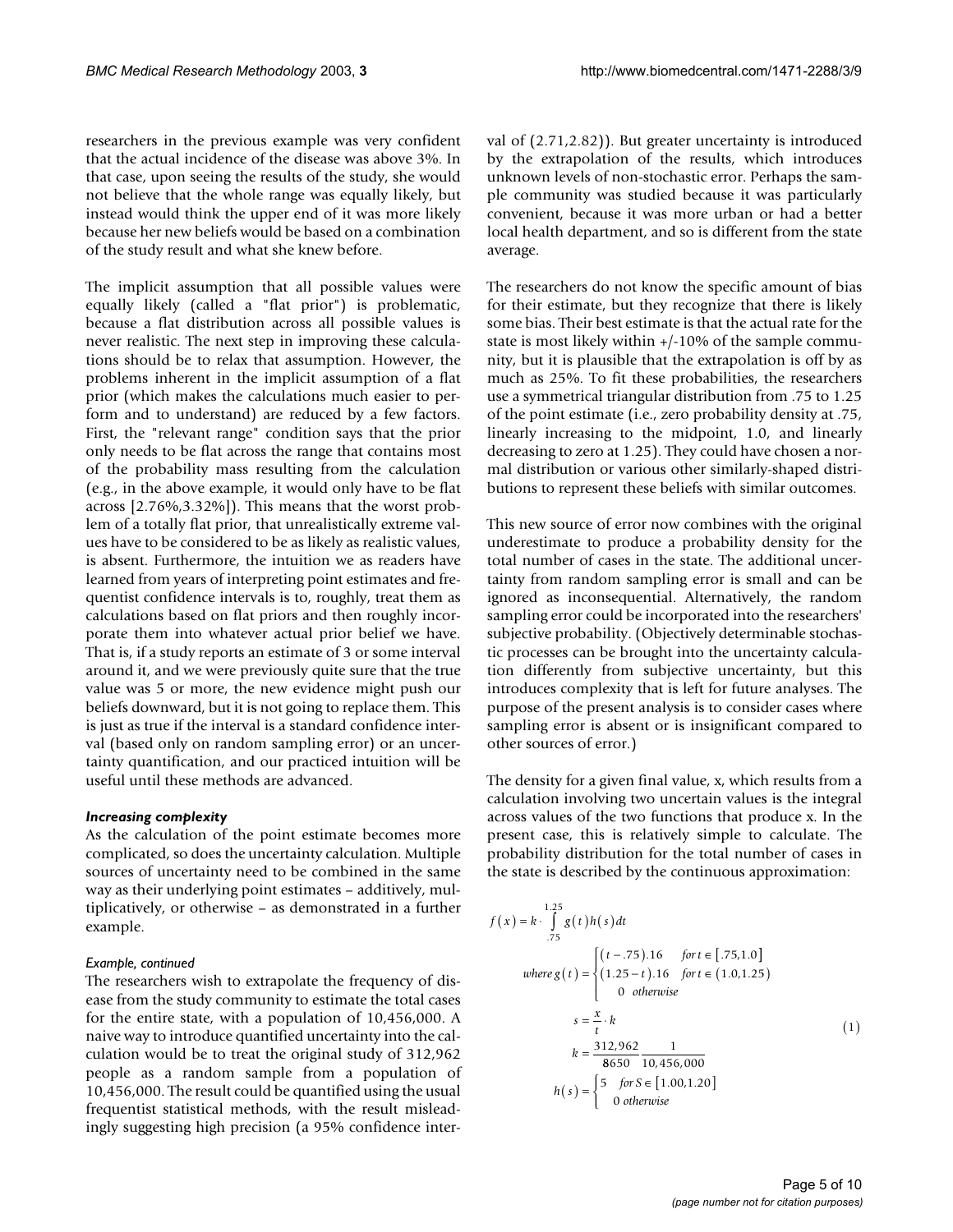where the definition of g(t) describes the triangular distribution and h(s) the uniform distribution, and k is the scale factor to make  $f(x)$  a probability density function. The continuous approximation is necessary not just for computational convenience, but because the form of the error distributions was continuous. Since our practical interest is for ranges of values, and not the exact probability for a given value, nothing is lost by this approximation.

For this distribution, the middle 90% of the probability mass falls in the range 260,000 to 380,000. A normal distribution with a mean of 1.0 and a standard deviation of .11 would also have represented the researchers' beliefs about the bias from extrapolation, and would have yielded the same interval (after rounding) for the middle 90% of the probability mass.

Solving this equation (and thus figuring out uncertainty intervals) is easy. But adding much more complication makes it unwieldy. A third layer of multiplicative uncertainty would require a double integral over a more complicated product, and so on. An uncertain input that entered the equation other than by multiplying would be more complicated still. Indeed, simply using the normal distribution for the uncertainty from the extrapolation would make this calculation considerably more complicated. The implication is clear: with more than a few simple sources of uncertainty, closed-form (analytic) calculation is not a practical method for quantifying it.

# *Estimating complex combinations of uncertainty*

Any calculation with a large number of inputs is likely to resist closed-form calculation of uncertainty and intuitive statements about total uncertainty are likely to be worthless. ("Large," in this case, can mean as few as three or four inputs if they all introduce uncertainty.) However, there are tools developed in finance and engineering that can be used to calculate uncertainty in such health research.

To estimate the probability density for parameters of interest given multiple uncertain input values, we propose using Monte Carlo (random number-based) numerical methods as follows:

1. Probability distributions are specified for the inputs, as presented above.

2. A random draw is made from each of those distributions, producing one set of possible true values. The calculation (the same one used to generate the point estimate) is carried out for those values to produce a possible final value of the estimate.

3. Step 2 is iterated a large number of times, producing a new candidate value for each new set of random draws.

4. These values are recorded, and can then be used to calculate the probability of the true value being in a particular interval or grouped into fixed-width intervals and represented by a histogram that approximates the probability density function for the total uncertainty.

This approach takes a difficult problem and approximates the answer by carrying out simple calculations a large number of times. Since these simple calculations are the ones that had to be constructed to get the point estimate in the first place, a relatively small amount of extra effort is required. Monte Carlo simulations of this sort are used extensively for similar calculations of uncertainty in business and engineering applications (often under the rubric "risk analysis"), and so there is user-friendly off-the-shelf software that does these calculations. (Further background in these applications is available, at the time of writing, from the manufacturer of the software we used at <http://www.crystalball.com/risk-analysis-start.html>.) Extremely complicated Monte Carlo simulations are used to model everything from nuclear explosions to biological evolution, but the tools needed for present purposes are usable by any competent quantitative researcher.

Monte Carlo uncertainty calculations have been proposed for the errors in a typical epidemiologic study, [1–4,6,7] which are much more complicated than the errors considered in the examples presented here. Such applications involve complicated interactions of random error, selection bias, measurement error, and other sources of uncertainty that compound in mathematically complicated ways. For the straightforward adding and multiplying used in the examples presented here, these calculations are simple to program and do not require much computer time.

Indeed, the biggest challenge for quantifying uncertainty in these calculations – quantifying the various input uncertainties – is partially ameliorated by the ease with which different values can be run to produce sensitivity analyses. While sensitivity analyses cannot determine which values are better to use, they can point out which ones matter enough to warrant more attention.

# *A Monte Carlo-based uncertainty calculation*

As an example of a calculation combining many sources of uncertainty, we use a simplified version of Mead et al.'s frequently-quoted calculation of the incidence of foodborne disease in the U.S.[12] (The present example, a highly simplified version of the second author's master thesis, [13] is intended primarily to illustrate the method rather than explore the details of food safety data. Powell, Ebel, and Schlosser have also conducted a Monte-Carlobased analysis of the uncertainty in some of Mead et al.'s numbers.[14] An in-depth analysis of the uncertainty for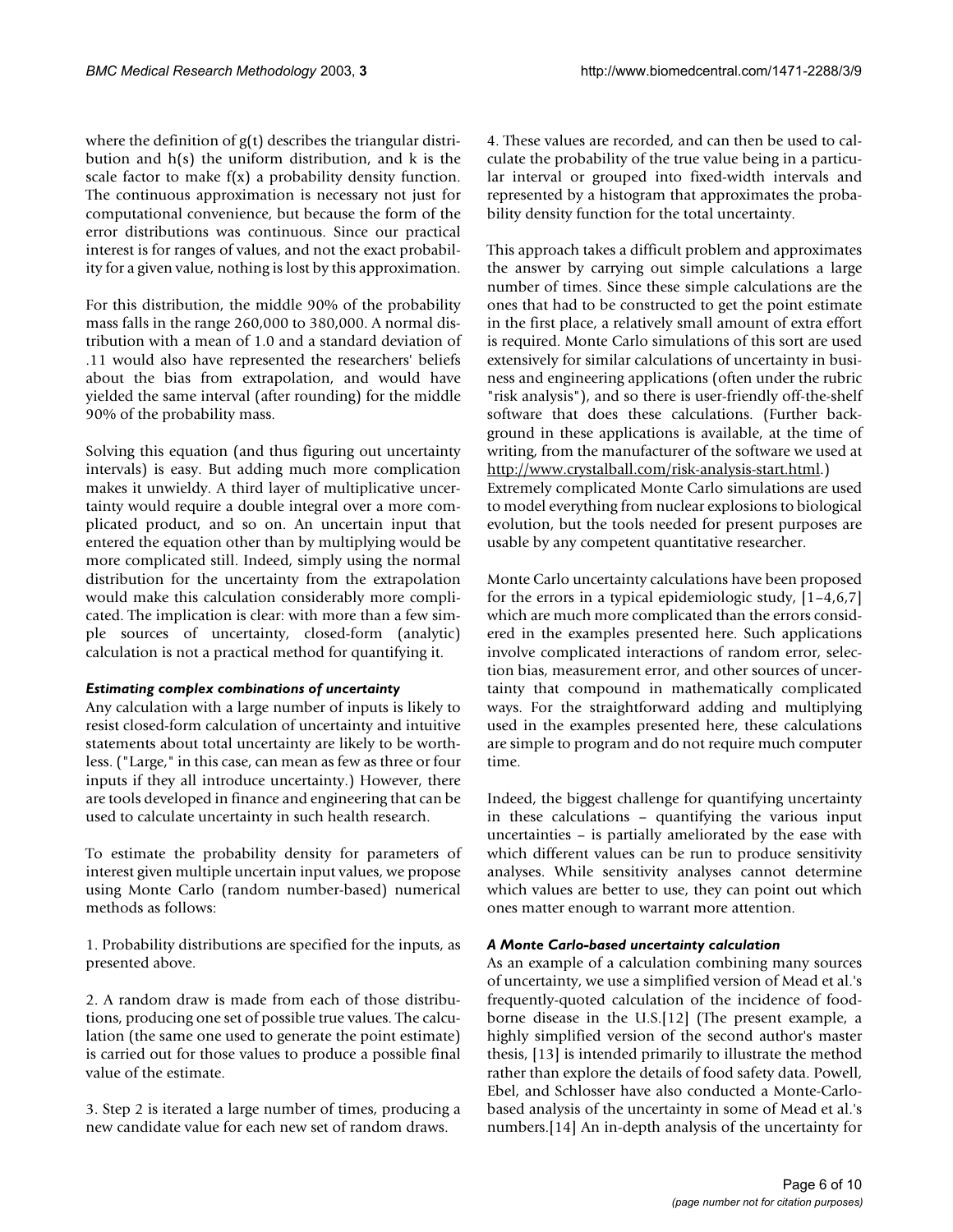a particular foodborne disease risk can be found in Vose et al.[15])

Mead et al.'s calculation was based on literally hundreds of input numbers, including:

• the U.S. rate of total gastrointestinal illness,

• foodborne illness case counts from passive surveillance (data reported voluntarily from clinics) and outbreak reports (health department investigations),

- case counts from active surveillance (attempts to enumerate every case) at five county- or state-level sites,
- several estimates of how many unobserved cases are represented by one observed case (in order to extrapolate from data to true values),
- estimates of the fraction of cases of each disease that should be attributed to food,
- several other extrapolations.

The need to understand and quantify uncertainty is obvious when we observe that Mead et al., despite the clearly uncertain data and calculations, emphasized (in the abstract and press releases) a result to two significant figures, 76 million U.S. cases per year, with no statement of uncertainty or a plausible range of values. Widely quoted in this form, this number implies that the experts are confident that the result is not 75 million or 77 million, but is somewhere between 75.5 and 76.5 million. After all, they did not report 80 million, which would tend to imply less precision. (Note a weakness of relying on significant figures alone: If they had reported 75 million, it would not have been clear whether they were rounding to the nearest 1, 5, or 25 million. This would only become clear if multiple numbers, all with the same rounding, were reported.) The body of the Mead et al. paper actually contains an estimate to ten significant figures. (Such overly precise reporting could be justified in a paper if intended to help the reader duplicate the calculations, rather than as a conclusory statement. This is unlikely to be the explanation in the present case, since their calculation is difficult to duplicate from the information given and this kind of replication is not common in health research.)

Monte Carlo-based numerical methods allow us to estimate the uncertainty for calculations as complicated as Mead et al.'s. The complexity of their effort to use existing, highly incomplete data to estimate U.S. foodborne disease incidence is illustrated by the spreadsheet we developed to duplicate their calculations, which includes over 200 numerical cells, more than 50 of which are inputs from outside information. Even if we believe that the analysis reflected science's best knowledge about these values, we can be sure that such an estimate is not accurate to better than 2%. But what more can we say about the range of possible values?

To answer this, we examined the various inputs and the certainty of their sources, and developed a model that incorporated estimates for each source of uncertainty. For the current example, we use a simplified version of the calculation, reducing the list of 28 different diseases to the 3 that contributed the most to the total plus an "other" category, and simplifying some of the multiplicative correction factors used in the original. The first example presented here uses conservative uncertainty distributions that are relatively small and mean-preserving (i.e., they use the original Mead et al. point estimates as the distribution mean). Even with this optimistic level of uncertainty, it is easy to see the need to avoid implying too much precision.

The calculation is summarized in Table [1](#page-7-0). It starts with incidence rates of several diseases that are partially attributable to foodborne transmission. Two of the three major contributors are based on incomplete samples from monitoring efforts. They are multiplied by a factor of 38 to estimate the total incidence. The total incidence of each disease is then multiplied by an estimate of the portion of cases that are foodborne. These figures are summed across the diseases to get the incidence of foodborne illnesses attributable to known pathogens. The total cases from unknown sources is then calculated by estimating the total cases of gastroenteritis in the U.S. and subtracting the cases of known origins. To get the portion of these that are attributable to foodborne pathogens, Mead et al. assumed that the foodborne portion is the same as that for known pathogens. This result is added to the incidence from known pathogens to get a total.

Every one of these inputs introduces uncertainty. To reflect this, we introduced the following distributions. (Most of these distributions have some external basis. However, this calculation should be seen primarily as a demonstration of the methods for doing the analysis and a rough estimate of the minimal uncertainty in Mead et al.'s number, rather than a claim that these are the right distributions.) For the total cases of each of the three identified diseases, the point estimate is replaced by a normal distribution, with a mean of the point estimate and a standard deviation of 10 percent of the point estimate. For the 25 other pathogens, which each contributed a relatively small portion of the total, we simply used the point estimates because the uncertainty for each is inconsequential. (Assuming their errors are uncorrelated, they tend to average out, leaving a relatively tight distribution of total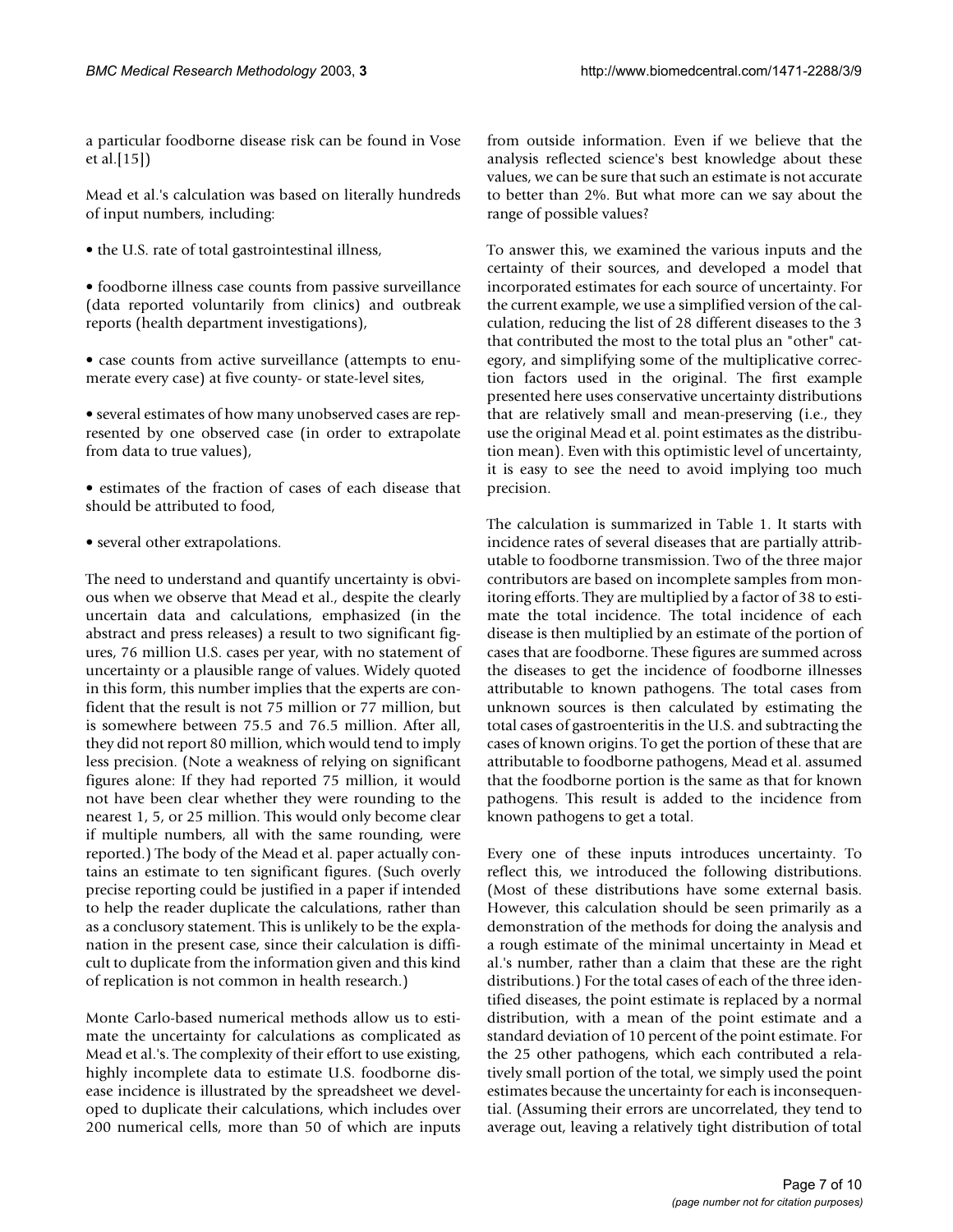| Infectious Agent                                | <b>Estimated Total Cases</b> | <b>Observed Cases</b> | <b>Estimated %</b><br>Foodborne Transmission | Foodborne Incidence |
|-------------------------------------------------|------------------------------|-----------------------|----------------------------------------------|---------------------|
| Campylobacter spp                               | 2,453,926                    | 64,577                | 80                                           | 1,963,141           |
| Salmonella, nontyphoidal                        | 1,412,498                    | 37,171                | 95                                           | 1.341.873           |
| Norwalk-like viruses                            | 23,000,000                   |                       | 40                                           | 9,200,000           |
| Other                                           | 11,763,217                   |                       |                                              | 1,309,910           |
| Total for Known Pathogens                       | 38,629,641                   |                       |                                              | 13,814,924          |
| Multiplier, observed to total cases             |                              | 38.0                  |                                              |                     |
| Total cases of gastroenteritis                  |                              |                       | 210,813,750                                  |                     |
| of unknown origin (subtract)                    |                              |                       | 172.184.109                                  |                     |
| Illness of known etiology, % foodborne (divide) |                              |                       | 36%                                          |                     |
| Foodborne illness, unknown etiology (multiply)  |                              |                       | 61,986,279                                   |                     |
| Total foodborne illness (not rounded)           |                              |                       | 75,801,203                                   |                     |

#### <span id="page-7-0"></span>**Table 1: Simplified calculation of foodborne disease incidence.**

**Boldface** = parameters with uncertainty distributions in the example. *Italics* = input parameters (other numbers are calculated within model) An downloadable interactive version of this calculation, which can be used to run the Monte Carlo simulation to estimate total uncertainty, can be accessed via a link in the text.

uncertainty. If one believes that inaccuracies in the estimates of incidence rates are correlated across diseases, the overall uncertainty would be greater.) For the multiplicative factor used for two of those, we used a symmetrical triangular distribution centered on the original 38, with a range of (24,52).

For the percent of each disease attributable to food, we used the point estimates for two of the pathogens because they were fairly close to 100% (leaving little room for error) and appeared to be reasonably solid estimates. The remaining pathogen, Norwalk-like viruses, accounts for most of the total cases and the fraction that are foodborne is highly uncertain and far from either 0 or 100%, leaving room for substantial variation. Not only does this percentage affect the estimated number of foodborne cases of that disease, but it dominates the overall estimated percentage of gastroenteritis cases attributed to food, and thus the estimate for cases of unknown etiology. Given the large impact of uncertainty in this input parameter, we conduct a sensitivity analysis for its impact below. For the initial example, we modeled the uncertainty as a uniform distribution on [20%,60%], centered on the Mead et al. point estimate of 40 percent.

For total cases of gastroenteritis, we used a normal distribution with a mean of the original point estimate, and a standard deviation of 20 percent of the original estimate. To represent the uncertainty of the assumption that the portion of gastroenteritis cases of unknown origin attributable to foodborne pathogens is the same as for cases of known origin, we draw the portion of unknown cases from a normal distribution around the portion of known cases (after it is calculated, since it varies with each iteration) with a standard deviation of 8 percentage points.

This example was constructed and calculated using a Microsoft Excel spreadsheet and the off-the-shelf Monte Carlo simulation package, Crystal Ball (Decisioneering Inc., Denver, Colorado). We ran half a million iterations of the model, producing the histogram in Figure 1 that approximates the probability density for the total number of cases that results from these input uncertainties. It would overstate the quality of our estimates to interpret this as providing precise probability estimates. But the rough cut at estimating the total uncertainty is very informative. Even with these relatively conservative estimates of uncertainty, chances are about half that the real total is outside the range of 50 million to 100 million.



# Figure 1

Approximate distribution of true foodborne disease incidence (base example)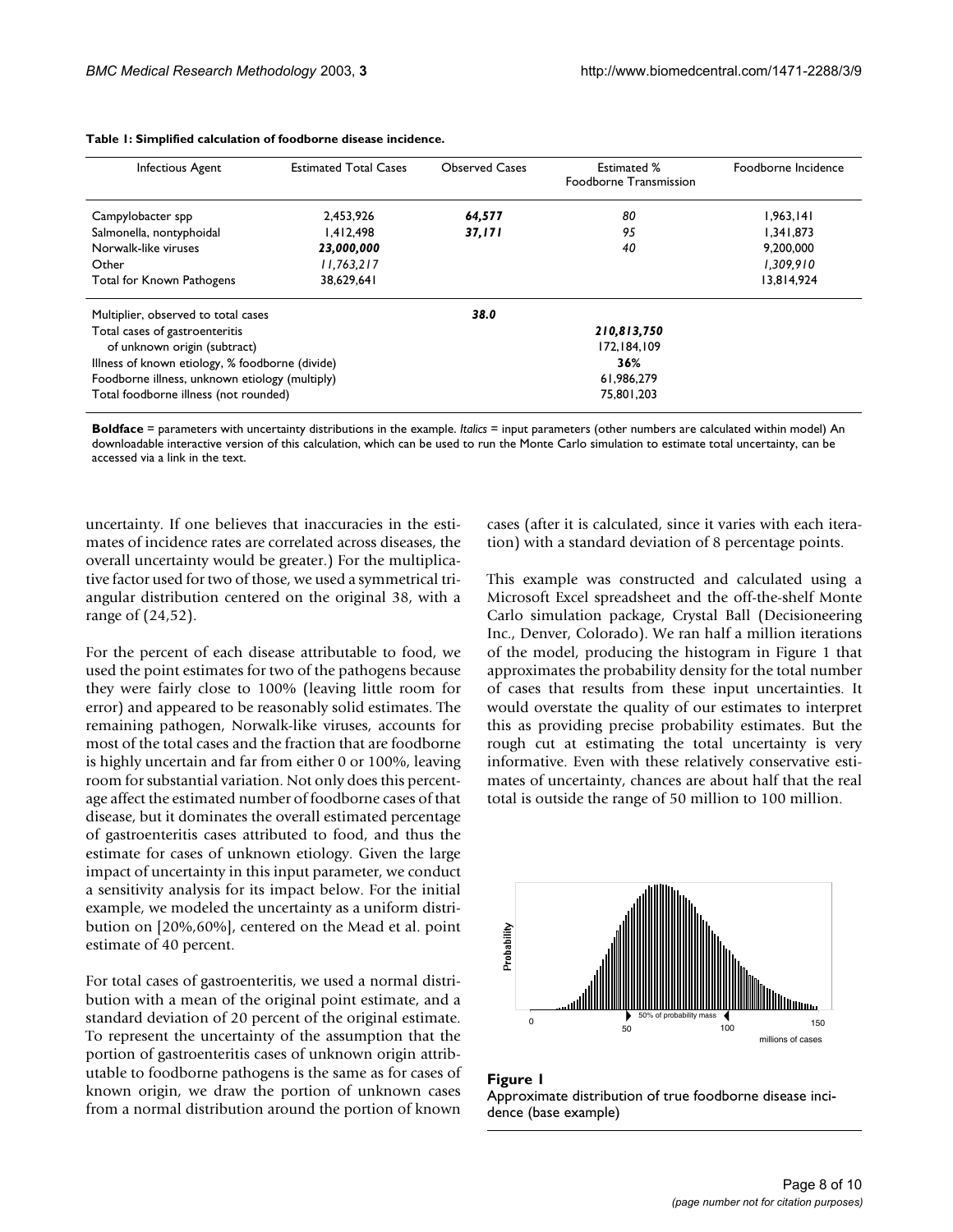

Figure 2 Approximate distribution of true foodborne disease incidence (sensitivity analysis example)

(The Microsoft Excel 2000 spreadsheet used to run the Crystal Ball simulation is available as a 1 to this paper. Running the simulations directly from the spreadsheet requires a copy of Crystal Ball 2000 or a later compatible version.)

What should we make of such a result? That depends on our goal for the estimate in the first place. If the goal is to get an estimate into the scientific literature for others to use, it is probably a good idea to report the entire distribution, along with sensitivity analyses, and let others use them as they will. Researchers interested in combining this with other estimates of the value in question might want to look at how likely the other estimates are according to this calculation and how likely this estimate is according to other calculations. A sophisticated policy maker trying to figure out how much attention to devote to this problem might want to look at the probability that the total was greater than some critical level, say ten million or one hundred million. Indeed, even a rough cut might be sufficient to answer important policy questions (e.g., "we are pretty sure that there are more than fifty million cases per year, which means this is a bigger problem than most people think").

# *Sensitivity analysis*

This method for quantifying uncertainty lends itself easily to sensitivity analysis of the inputs. The quantification of uncertainty is itself is sometimes called a sensitivity analysis, but despite involving some of the same math, uncertainty quantification and sensitivity analysis are fundamentally different. A sensitivity analysis asks questions like, "if we are wrong about a certain input, how much does our best estimate change?" An uncertainty distribution does not answer that question. Rather, the uncertainty distribution *is* that best estimate, the best estimate of the probabilities of possible true values given our knowledge. An uncertainty distribution does not report deviations from the result of an analysis; it *is the result of an analysis*. A sensitivity analysis can be done to see how much that distribution changes if we change one of our inputs.

For example, compare a second estimate, identical except that the distribution of foodborne attribution for Norwalk-like viruses is [40%,60%] instead of the previous values of [20%,60%]. (This is chosen primarily to be illustrative and emphasize the effect of changing the mean and variance of the range. It turns out, though, that Mead et al. based their input of 40% on a single rough estimate in the literature which was 47%, so the new mean of 50% is actually closer.) The result, represented in Figure 2, shows that the new mean value is about 85 million and that half the probability mass is now in the narrower range of 70 to 100 million. The substantial difference between this and our previous distribution makes clear that one of the most useful things that could be done to improve our estimate of the total cases is to reduce our uncertainty about this key input. Furthermore, it calls to mind the question of whether even experts who see the estimate of 76 million (which appears, usually presented as fact, in almost everything written about foodborne illness in the U.S.) have any idea that it hinges so significantly on this one, rather arcane, guesstimate about how much of the illness caused by one pathogen is attributable to foodborne transmission.

# **Summary**

It is possible to quantify uncertainty in complex calculations in health research, as is commonly done for nonsample-based calculations in business or engineering. In addition to simply being a more accurate presentation of scientific knowledge, such quantification could dramatically increase the value of the underlying estimates in several ways. It would clarify whether the estimates are certain enough for the purposes for which they are used. Furthermore, it would suggest how likely further research is to produce a substantially different answer and would direct such research toward improving the particular inputs that create more of the uncertainty. The notion of reporting uncertainty sometimes provokes opposition, as if the revelation of uncertainty were responsible for creating the uncertainty. But quantification does not introduce uncertainty that did not previously exist, but rather, replaces ignorance about the magnitude of that uncertainty with the best available knowledge.

# **Competing interests**

Phillips and a few of his students have received free shortterm licences for the Crystal Ball software (though this analysis was carried out using previously purchased cop